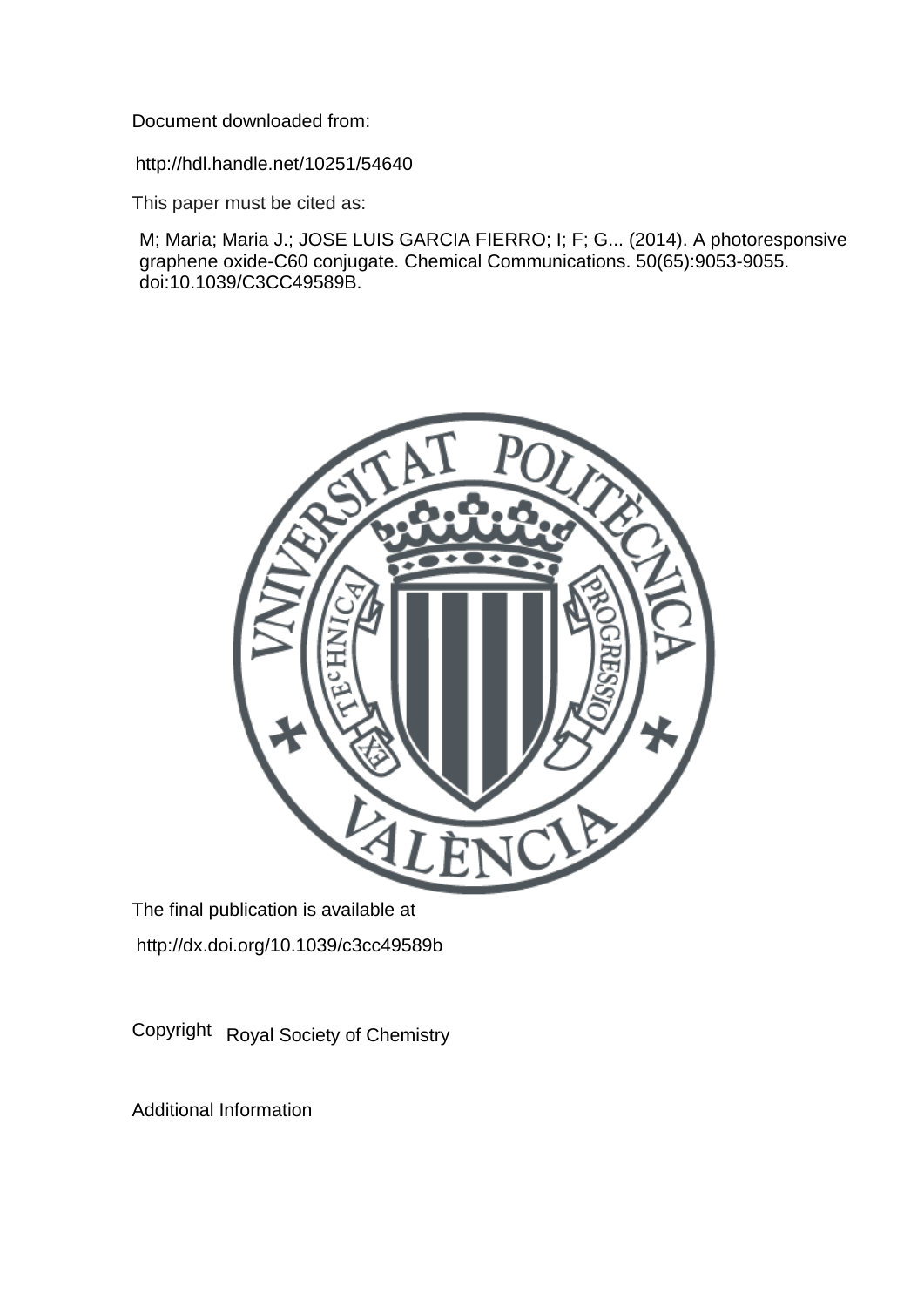## **A photoresponsive graphene oxide-C<sup>60</sup> conjugate**

M. Barrejón,<sup>a</sup> M. Vizuete,<sup>a</sup> M. J. Gómez-Escalonilla,<sup>a</sup> J. L. G. Fierro,<sup>b</sup> I. Berlanga,<sup>c</sup> F. Zamora, <sup>c</sup>G. Abellán, <sup>d.</sup> P. Atienzar, <sup>e</sup> J.-F. Nierengarten, <sup>f</sup> H. García\*<sup>, e</sup> and Fernando Langa\*'<sup>a</sup>

**An all-carbon donor-acceptor hybrid combining graphene oxide (GO) and C<sup>60</sup> has been prepared. Laser flash photolysis measurements revealed the occurrence of photoinduced electron transfer from the GO electron donor to the C<sup>60</sup> electron acceptor in the conjugate.**

Owing to their remarkable electronic properties, the various allotropic forms of carbon have attracted an enormous attention in the field of materials science.<sup>1</sup> For example, photovoltaic devices made with allcarbon thin films incorporating fullerenes, carbon nanotubes (CNTs) and graphene oxide, have shown promising efficiencies for light to electrical energy conversion.<sup>2</sup> In this particular case, the all-carbon nanocomposites have been co-assembled in water to yield stable colloidal dispersions for thin film processing.<sup>2</sup> On the other hand, covalent hybrid nanostructures combining fullerenes and CNTs,<sup>3</sup> have been prepared and incorporated into photovoltaic<sup>3</sup> or optical limiting devices.<sup>4</sup> C<sub>60</sub> has been also grafted onto graphene surfaces.<sup>5</sup> Interestingly, such conjugates, have shown enhanced nonlinear optical performances when compared to their individual components.<sup>5b</sup> In another example, graphene oxide (GO) has been decorated with both  $C_{60}$  and Zn(II)-phthalocyanines (ZnPc).<sup>6a</sup>

Recently, the electron-donating behaviour of few-layer graphene in

covalent ensembles with electron-eccepting phthalocyanines have been shown.<sup>6b</sup>

Photophysical studies have revealed the occurrence of photoinduced electron transfer (PET) from the ZnPc donor to the  $C_{60}$  acceptor suggesting that the GO scaffold is capable of mediating the electron transfer events involving the two other partners.<sup>6</sup> The possibility to use GO as an electroactive component, $7^8$  namely as electron donor, in a GO- $C_{60}$  conjugate, remains an open question. To answer to this question, we now report the synthesis and the photophysical properties of a covalent GO-C<sub>60</sub> conjugate. Indeed, laser flash photolysis investigations revealed effectively the occurrence of PET from the modified GO sheets to the fullerene, thus demonstrating the possibility to develop covalent photoresponsive nanoconstructs exclusively based on carbon materials.

The preparation of the covalent graphene oxide-[60]fullerene conjugate (**GO-C60**) is depicted in Fig. 1. The starting GO was purchased from Nanoinnova Technologies.<sup>9</sup> It was then modified by 4-(trimethylsilyl)ethynylaniline via an aryl diazonium salt reaction,<sup>10</sup> to yield **GO-TMS**. Subsequent cleavage of the TMS groups with tetra-*n*butylammonium fluoride (TBAF) gave **GO-CCH**. Finally, fullerene building block **1** <sup>11</sup> was grafted onto the modified GO scaffold using the Cu-catalysed alkyne-azide cycloaddition (CuAAC) reaction under the conditions optimized for the grafting of fullerene-containing azide onto carbon nanohorns<sup>11</sup> [CuSO<sub>4</sub>•5H<sub>2</sub>O, sodium ascorbate in *N*methyl-pyrrolidone (NMP)] (see Electronic Supporting Information, ESI). The resulting **GO-C**<sup>60</sup> conjugate forms stable suspensions in solvents such as DMF, NMP and CH<sub>2</sub>Cl<sub>2</sub> (Fig. S1). The GO-C<sub>60</sub> hybrid obtained was characterized by Fourier-transformed infrared spectroscopy (FT-IR), Raman spectroscopy, high-resolution transmission electron microscopy (HR-TEM), atomic force microscopy (AFM) and X-ray photoelectron spectroscopy (XPS).

As shown in Fig. 2, Raman spectroscopy ( $\lambda_{\text{exc}}$  = 532 nm) of **GO** shows an intense tangential mode (G band) at  $1585$  cm<sup>-1</sup> and a disorderedinduced peak (D band) at  $1356$  cm<sup>-1</sup>. These signals are observed at 1588 cm-1 and 1349 cm-1 in the spectrum of **GO-TMS**. As a consequence of the functionalization, the I<sub>D</sub>/I<sub>G</sub> ratio is slightly higher for **GO-TMS** (0.86) when compared to **GO** (0.73). The spectrum of **GO-**C<sub>60</sub> shows the signatures of all its constituents: (i) 1594 cm<sup>-1</sup> and 1355 cm<sup>-1</sup> (GO sheet),

*a* Instituto de Nanociencia, Nanotecnología y Materiales Moleculares (INAMOL), Universidad de Castilla-La Mancha, 45071, Toledo, Spain. E-mail[: Fernando.Langa@uclm.es](mailto:Fernando.LPuente@uclm.es)

*b* Instituto de Catálisis y Petroleoquímica, Cantoblanco, 28049 Madrid, Spain.

*<sup>c</sup>* Universidad Autónoma de Madrid, Departamento de Química Inorgánica, E-28049 Madrid, Spain.

d Instituto de Ciencia Molecular (ICMol), Universidad de Valencia, 46980, Valencia, Spain.

*e* Instituto Universitario de Tecnología Química CSIC-UPV, Universidad Politécnica de Valencia, 46022 Valencia, Spain. E-mail: [hgarcia@qim.upv.es](mailto:hgarcia@qim.upv.es)

*<sup>f</sup>* Laboratoire de Chimie des Matériaux Moléculaires, Université de Strasbourg et CNRS, (UMR 7509), Ecole Européenne de Chimie, Polymères et Matériaux, 25 rue Becquerel, 67087 Strasbourg Cedex 2, France.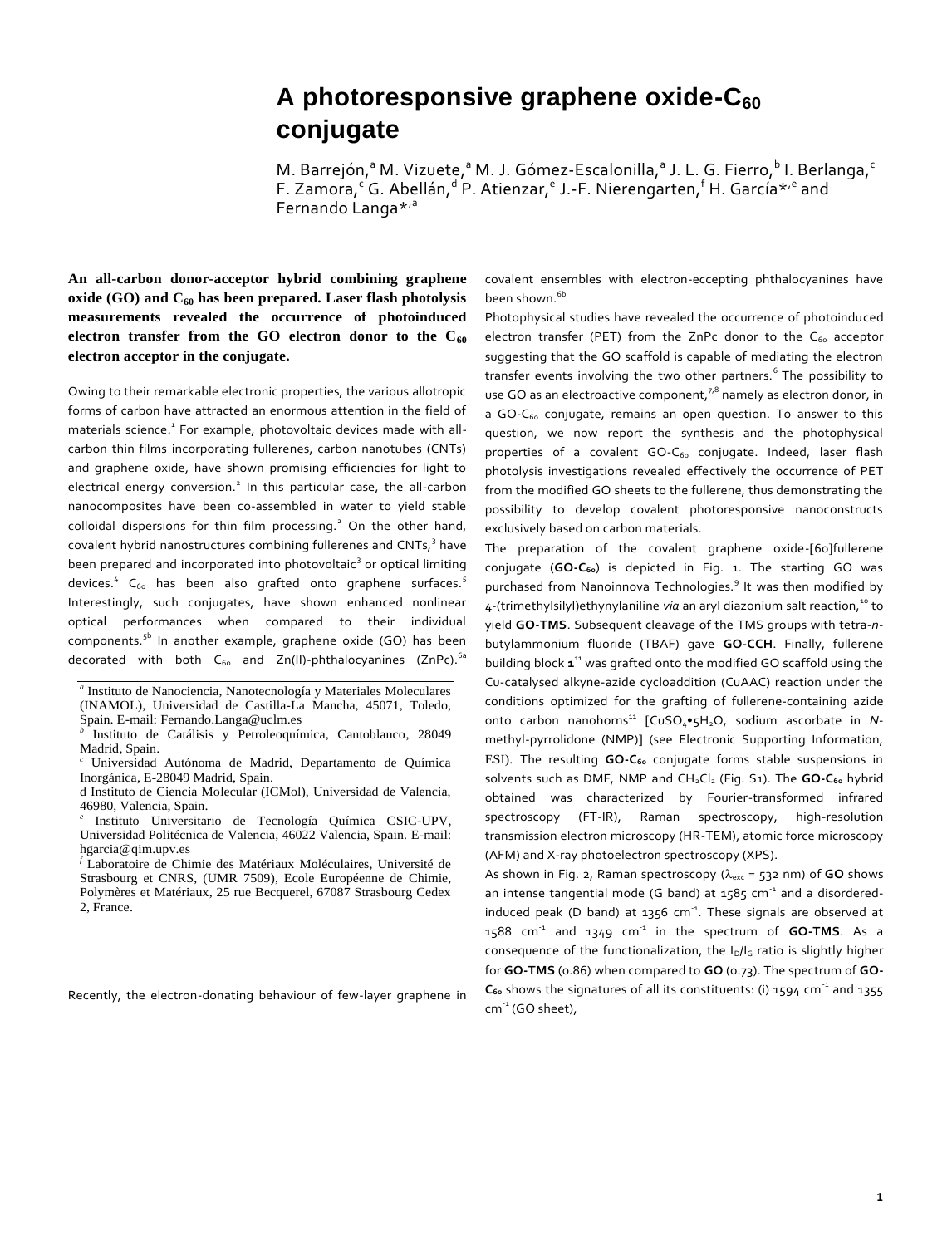



**Fig. 1** (left) Preparation of **GO-C60**. *Reagents and conditions*: (i) 4-(trimethysilylethynyl)aniline, isoamyl nitrite, NMP, 70 °C, 24 h; (ii) TBAF, THF/NMP, rt, 1 h; (iii) CuSO4•5H2O, sodium ascorbate, NMP, 70 °C, 48 h. (right) HR-TEM images of **GO-C<sup>60</sup>** and its corresponding SAED pattern. Insets on the right show spherical C<sup>60</sup> units highlighted with arrows.

and (ii) 1486 cm<sup>-1</sup> (Ag(2) mode of C $_{60}$ ). It is worth noting that no further increase of the I<sub>D</sub>/I<sub>G</sub> ratio was observed when going from **GO-TMS** to **GO-C60**, thus confirming that the cycloaddition reaction occurred onto the triple bonds of **GO-CCH** rather than directly onto the GO surface. The formation of **GO-C**<sup>60</sup> was also evidenced by XPS (Figs. S<sub>2</sub>-6, Tables S1-2). In particular, the high-resolution N 1s spectrum of **GO-C<sup>60</sup>** displays two components, (i) a major one at a binding energy of 399.9 eV, belonging to the two triazole N-atoms bound to C-atoms as nearest neighbors, and (ii) a minor one at 398.6 eV originating from the other remaining N-atom. In contrast, only one component is observed at 400.2 eV for azide **1**. These observations unambiguously prove that the azide residue of fullerene **1** is no longer present, thus, confirming the formation of triazole rings during the reaction leading to **GO-C60**. <sup>11</sup> Based on the Nitrogen content, measured by XPS, it was estimated that one fullerene is present per 161 GO atoms. FT-IR spectroscopy (Fig. S7) further corroborated the results obtained by the previous techniques. Indeed, some of the diagnostic signals of precursor **1** were detected for **GO-C60**. For example, the peaks around 2926 and 2855 cm-1 assigned to C-H stretching vibrations of alkyl chains. Importantly, the characteristic signal of azide groups (2092 cm -1 ) could not be detected for **GO-C60**, confirming again the successful functionalization of **GO-CCH** via the CuAAC reaction.<sup>11</sup>

HR-TEM shows that the morphology of **GO-C<sup>60</sup>** was constituted by large GO sheets with lateral dimensions of several microns (Figs. 1B and field emission scanning electron microscopy showing lateral dimensions over micron in Fig. S8). Importantly, electron diffraction in selected areas reveals the characteristic GO hexagonal patterns. Moreover, the spherical structure of fullerene moieties grafted onto GO appears as circles with an inner diameter of ca. 0.7 nm in perfect agreement with the size of  $C_{60}$  units (insets of Fig. 1B).<sup>11</sup> Additional structural data were obtained by AFM investigations. Upon sonication of a suspension of **GO-C**<sup>60</sup> in CH<sub>2</sub>Cl<sub>2</sub> (60 min) and drop-casting deposition on  $SiO<sub>2</sub>$ , AFM revealed a layered material with typical heights in the range of 7-10 nm (Fig. S10). By increasing the sonication time, aggregation was further reduced leading to the observation of flakes with heights of ca. 4-6 nm (Figs. S9 and S11).

The areas of the layers observed for **GO-C<sup>60</sup>** are rather similar to those observed for the starting GO material thus showing that the morphology of GO has been maintained during its functionalization (Fig. S13).



Fig. 2 Raman spectra ( $\lambda_{\text{exc}}$  = 532 nm) of **GO** (dotted line), **GO-TMS** (dashed line) and **GO-C<sup>60</sup>** (solid line). The spectra are normalized to the peak intensity of the G band.

The electrochemical properties of hybrid compound **GO-C<sup>60</sup>** were investigated by cyclic voltammetry (CV). For the sake of comparison, electrochemical measurements were also carried out with C<sub>60</sub> and 1. All the experiments were performed at room temperature in acetonitrile solutions containing tetra-n-butylammonium tetrafluoroborate (TBABF<sub>4</sub>) as supporting electrolyte. The first reduction is observed at -0.60 and -0.67 V for C<sub>60</sub> and 1, respectively (Fig. S15). Interestingly, this reduction is observed at -0.53 V for **GO-C<sup>60</sup>** suggesting the existence of interactions between both moieties. A similar shift of the reduction potential has been already observed in a related carbon nanohorn- $C_{60}$  hybrid.<sup>11</sup> Under similar conditions the reduction potential of GO appears at -1.36 V. $^{12}$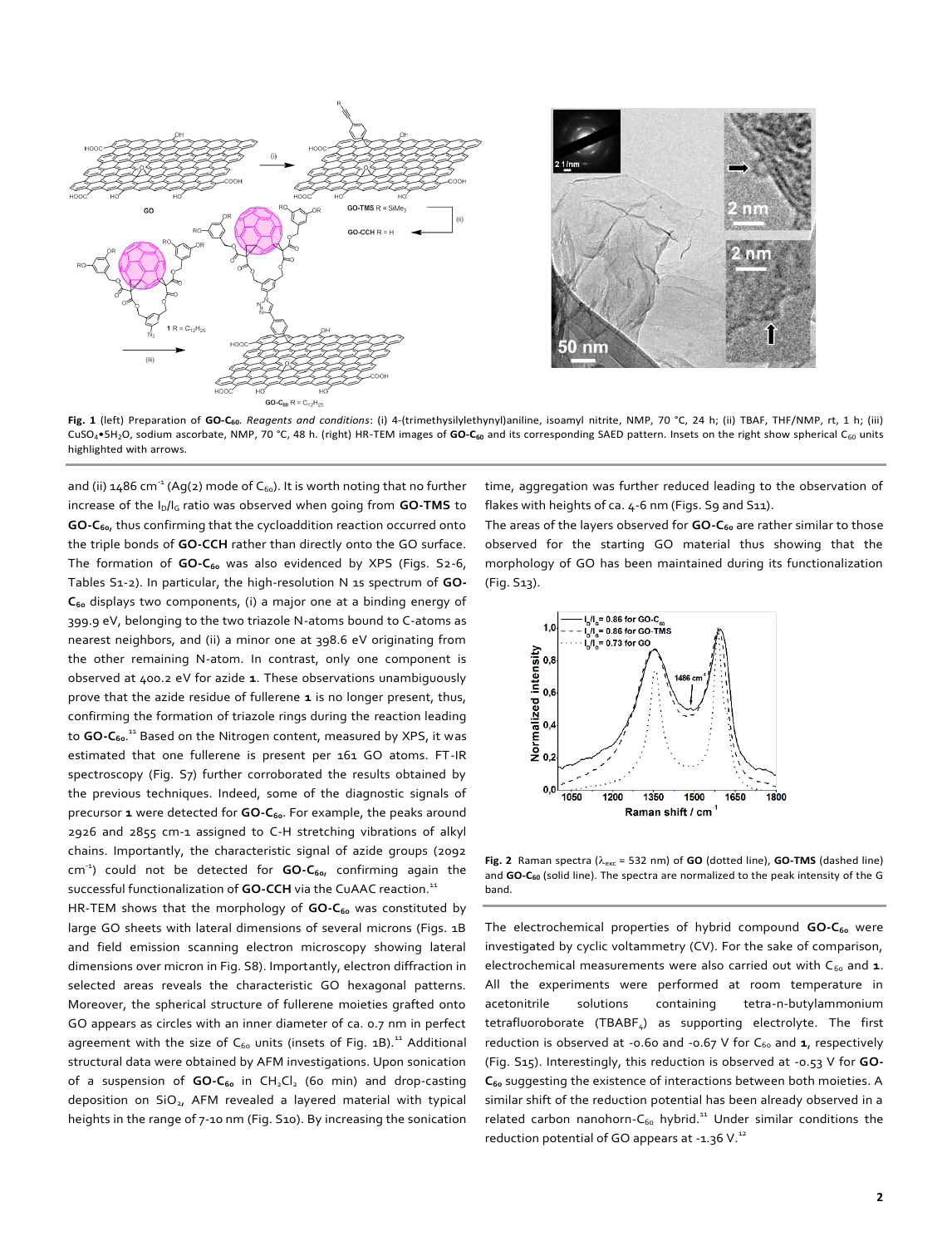As typically observed for fullerene derivatives, compound **1** exhibits a weak emission at *ca*. 720 nm (Fig. 3A). This fluorescence signal is dramatically quenched in **GO-C60**, suggesting the occurrence of excited-state interactions between the two forms of carbon in the conjugate. In order to elucidate the quenching mechanism, laser flash photolysis experiments were carried out on **GO-C**<sup>60</sup> in PhCN solutions (Fig. 3B). The results were compared to those obtained with compound **1** and **GO** (see ESI, Fig. S17). Upon 355 nm nanosecond laser excitation of a PhCN solution of **GO-C60,** the transient absorption spectra shows a continuous absorption from 360 to 900 nm, peaking at 820 nm, as well as a continuous band from 1000 to 1200 nm. While the continuous absorption in the 400-800 nm region can be due to the combination of the spectra recorded for **GO** and **1**, the most salient feature is the intense NIR absorption recorded for **GO-C60.**



**Fig. 3** (A) Fluorescence spectra of **1** (dashed line) and **GO-C<sup>60</sup>** (solid line) recorded in PhCN ( $\lambda_{\text{exc}}$  = 438 nm). (B) Transient absorption spectra of an N<sub>2</sub>-purged benzonitrile solution of **GO-C60**, depicted spectral traces are from 0.01 to 1.82 µs after the laser pulse ( $\lambda_{\rm exc} = 355$  nm).

The latter is ascribed to the absorption of fullerene radical anions. Similar transient absorptions have been recently observed in the NIR region upon PET in a modified GO derivative bearing  $C_{60}$  and ZnPc subunits.<sup>6</sup> The temporal profile of the signals in the 360-900 nm zone was coincident but the signal decay in the NIR region was slower indicating the presence of long-lived transient species, namely  $\mathsf{C_{60}}^{\bullet -13}$ GO is thus acting as an electron donor, however the oxidized GO has no characteristic absorption bands<sup>14</sup> in the visible region and the formation of GO\*+ could not be monitored. It is also worth noting that no transient absorption was observed in the NIR region during control experiments using compound **1** in the absence of GO. Actually, the electron donor moiety generating  $C_{60}$ <sup>+</sup> must be GO and not the

solvent.<sup>14</sup> Finally, the occurrence of photoinduced intramolecular electron transfer in **GO-C<sup>60</sup>** deduced from the transient absorption experiments with **GO-C<sup>60</sup>** was further confirmed by bimolecular quenching experiments performed with mixtures of GO and  $C_{60}$  (see ESI, Figs S20 and S21).

In conclusion, CuAAC chemistry allowed us to efficiently conjugate two nanoforms of carbon and photoinduced electron transfer has been evidenced in the resulting GO-C<sub>60</sub> nanohybrid. Therefore, GO-**C<sup>60</sup>** nanoconstructs are appealing candidates for the preparation of allcarbon solar cells. Work in this direction is currently underway in our laboratories.

This research was supported by the Spanish Ministry of Economy and Competitiveness of Spain (CTQ2010–17498, MAT2010-20843-C02-01 and PLE-2009-0038) and a Severo Ochoa operating grant from Spanish Ministry of Economy and Competitiveness. We also thank financial support from the Spanish Ministry of Economy and Competitiveness, Comunidad de Madrid (CAM 09-S2009\_MAT-1467), Generalitat Valenciana (PROMETEO program), and VLC/Campus Microcluster "Nanomateriales Funcionales y Nanodispositivos".

## **Notes and references**

- 1 (a) *Fullerenes: principles and aplications*, Eds. F. Langa and J.-F. Nierengarten, RSC, 2008; (b) *Carbon Nanotubes and Related Structures*, Eds. D. M. Guldi and N. Martín, Eds. Wiley-VCH, Weinheim, 2010.
- 2 V. C. Tung, J.-H. Huang, I. Tevis, F. Kim, J. Kim, C.-W. Chu, S. I. Stupp and J*.* Huang, *J. Am. Chem. Soc*., **2011**, *133*, 4940.
- 3 For a review, see: M. Vizuete, M. Barrejón, M. J. Gómez-Escalonilla and F. Langa, *Nanoscale*, **2012**, *4*, 4370.
- 4 N. Mackiewicz, T. Bark, B. Cao, J. A. Delaire, D. Riehl, W. L. Ling, S. Foillard and E. Doris, *Carbon*, **2011**, *49*, 3998
- 5 (a) X. Zhang, Y. Huang, Y. Wang, Y. Ma and Z. L. Yongsheng Chen, *Carbon*, **2008**, *47*, 313; (b) Z. Liu, Y. Xu, X.-Y. Zhang, X.-L. Zhang, Y.-S. Chen and J.-G. Tian, *J. Phys. Chem. B* **2009,** *113,* 9681; (c) Y. Zhang, L. Ren, S. Wang, A. Marathe, J. Chaudhuri and G. Li*, J. Mat. Chem.*, **2011***, 21*, 5386; (d) J. Pu, Y. Mo, S. Wan and L. Wang, *Chem. Commun.,* **2014**, *50,* 469.
- 6 (a) S. K. Das, B. K. C. Chandra, K. Ohkubo, Y. Yamada, S. Fukuzumi and F. D'Souza, *Chem. Commun.,* **2013**, *49*, 2013; (b) M.- E. Ragoussi, G. Katsukis, A. Roth, J. M., G.de la Torre, D. M. Guldi and T. Torres, *J. Am. Chem. Soc*., **2014**, *136*, 4593.
- 7 For examples of photoactive GO-donor systems in which the GO plays the role of an electron acceptor, see: (a) J. Malig, N. Jux, D. Kiessling, J.-J. Cid, P. Vázquez, T. Torres and D. M. Guldi, *Angew. Chem. Int. Ed.,* **2011**, *50*, 3561; (b) L. Brinkhaus, G. Katsukis, J. Malig, R. D. Costa, M. García-Iglesias, P. Vázquez, T. Torres and D. M. Guldi, *Small*, **2013**, *9*, 2348; (c) M.-E. Ragoussi, J. Malig, G. Katsukis, B. Butz, E. Spiecker, G. de la Torre, T. Torres and D. M. Guldi, *Angew. Chem. Int. Ed.,* **2012**, *51*, 6421.
- 8 For an example of photoactive GO-acceptor system in which the GO plays the role of an electron donor, see: R. D. Costa, J. Malig, W. Brenner, G. Katsukis, N. Jux and D. M. Guldi, *Adv. Mater*., **2013**, *25*, 2600.
- 9 For more information see: www.nanoinnova.com.